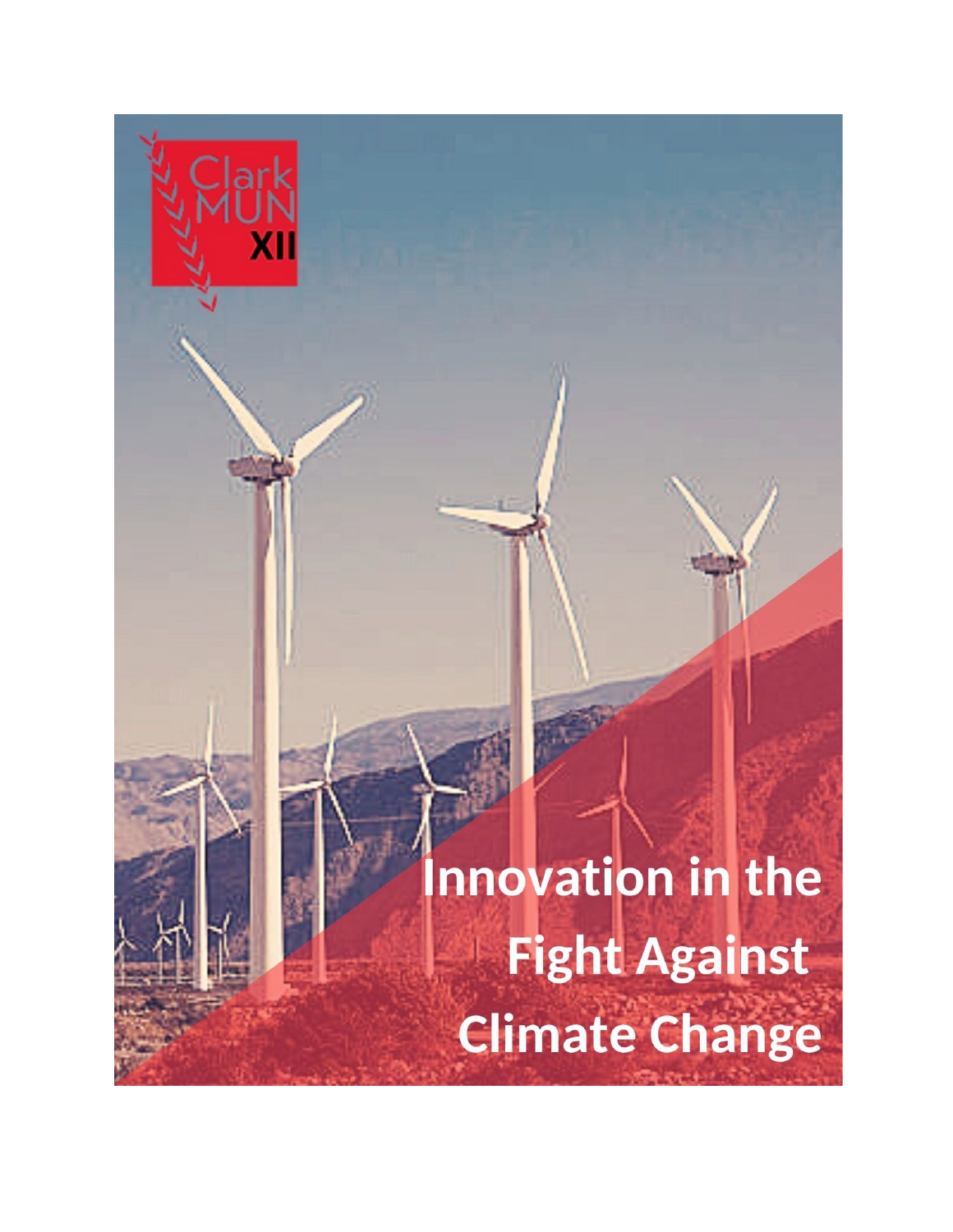# **Table of Contents**

| <b>Letter from the Chair</b> | $\overline{2}$ |
|------------------------------|----------------|
| <b>Contextual Background</b> | 3              |
| <b>Current Situation</b>     | 4              |
| Transportation               | 4              |
| <b>Food and Agriculture</b>  | 5              |
| Energy                       | 6              |
| <b>Committee Composition</b> | 8              |
| <b>References</b>            | 9              |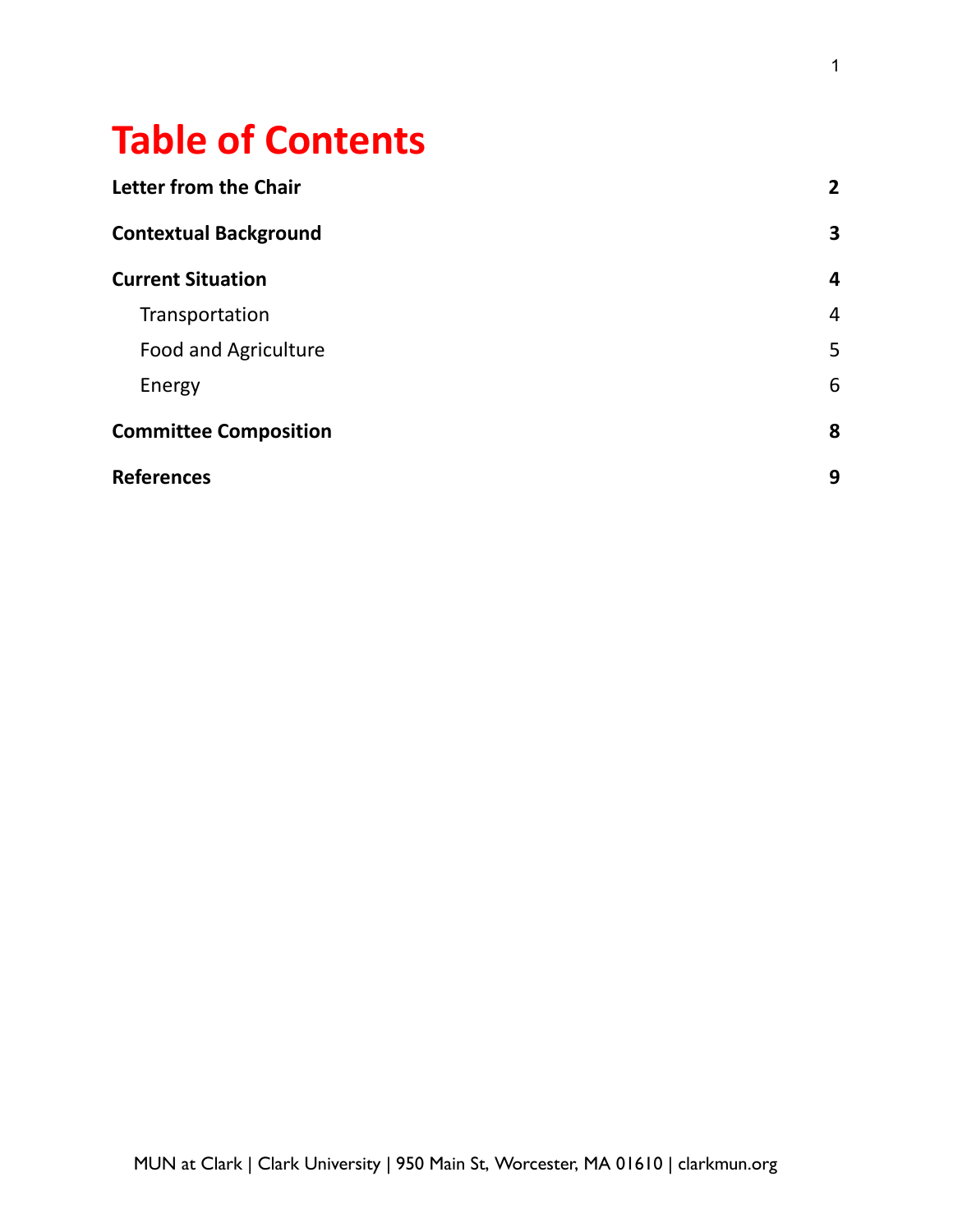# **Letter from the Chair**

Dear Delegates,

Welcome to ClarkMUN's Online General Assembly! My name is Valeria Chavez and I'm a graduate student in the MS GIS program here at Clark University. Some of you might vaguely remember me from last year when I was chair of the CEDAW committee or the year prior to that when I was Secretary General of ClarkMUN X. MUN at Clark University was a really special part of my college experience that I will dearly remember once I graduate so I am very excited to be participating in this year's high school conference! In my time at Clark I've attended more than 10 conferences in the North American collegiate circuit but this is only my third time Chairing a committee. As a GIS professional, I am very interested in the role technology and innovation plays in the formulation of sound and effective policy and so I am very excited to be chairing this committee!

Regardless if this is your first MUN committee or the first time you hear about the role of technology and innovation in the fight against climate change, I hope that this committee contributes to the way you think about the climate crisis. I am confident that this committee will spark in you a new interest in debate and international politics as well as the importance of constantly learning more about how we can create a more sustainable future. I encourage you to use this guide only as a starting point. The DAIS will be looking for delegates who can further *substantive* proposals while remaining diplomatic and trying to work toward achieving feasible solutions to the climate crisis.

Feel free to email me if you have any questions regarding the committee or the topic in general. I can't wait to meet you all this March!

All the best,

Valeria

**Valeria Chavez** Chair, Online GA ClarkMUN XII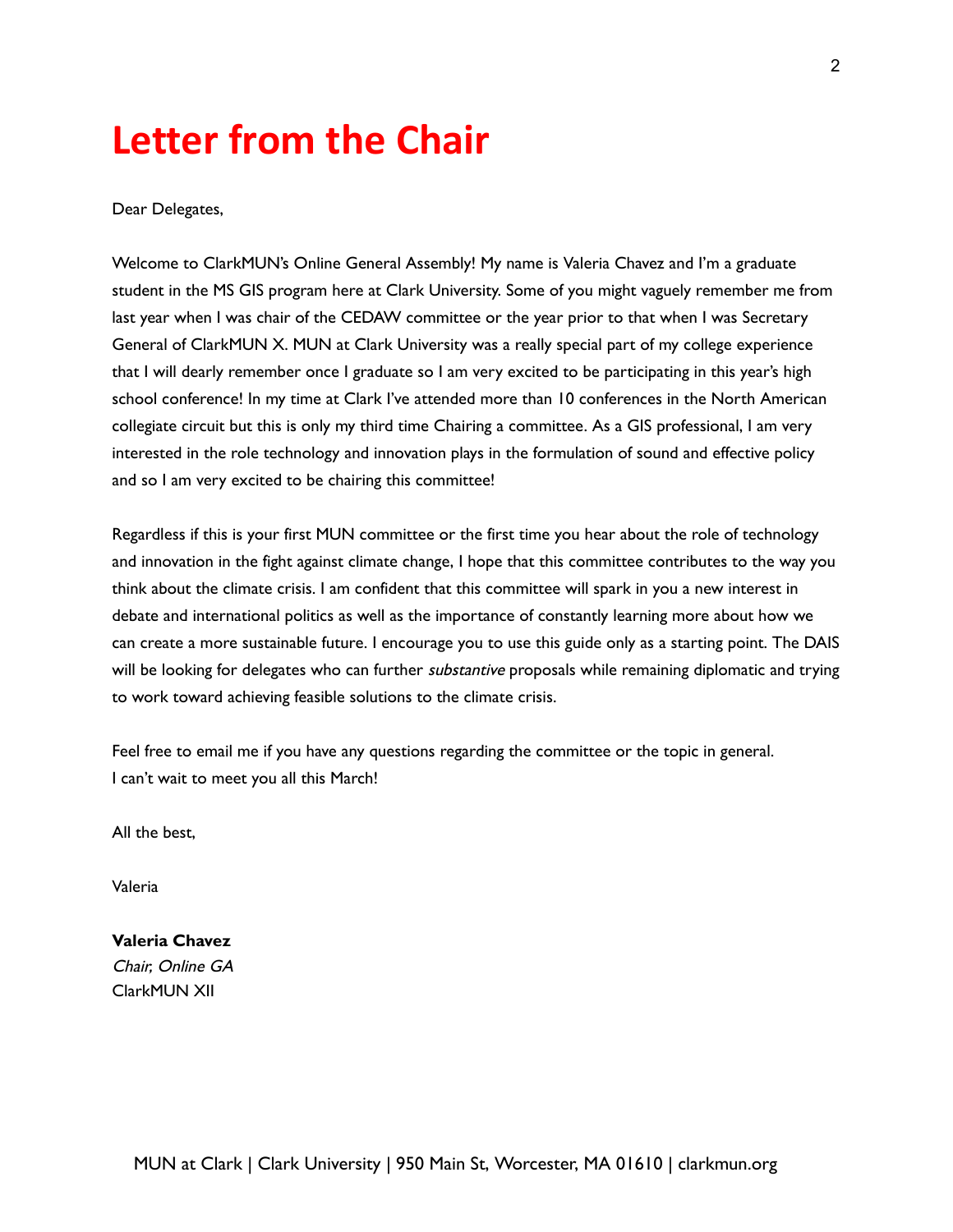## **Contextual Background**

There is no denying that climate change is the single most urgent crisis of our time. Unfortunately, self-interested actors have stood in the way of action from the very beginning. Scientists in the United States first brought the issue forward in 1979, when the data clearly showed that human beings were altering Earth's atmosphere through the indiscriminate burning of fossil fuels (Rich, 2018). What followed was a period of time when the world's largest corporations funded research to discredit science, spread disinformation, and, most importantly, create doubt (Oreskes and Conway, 2010). Governments hid behind the allegedly contending opinions within the scientific community to avoid taking action and corporations continued with their harmful practices. By the early 2000s, corporations realized doubt was no longer enough and became even more sophisticated in their messaging. Instead of organized government action to regulate the practices of the largest contributors to climate change, corporations pushed a narrative of "personal responsibility," redirecting the blame away from themselves and toward the consumer (Leber, 2021). It was up to the *individual* to reduce, reuse, recycle; it was up to each household to use less water, heat and electricity.

Despite these attempts at distorting the facts, the scientific community has continued innovating and trying to find solutions to what they know is an impending crisis. Thinking about solutions to climate change can be very daunting due to the wide reach of the issue. We often hear about how a radical change in our economic and socio-political structures would be immediately needed to have the least bit of success against it. However, we rarely hear about what this restructured world would actually look like. We need to be able to envision what needs to be changed in order to enact policy to address it. Today, we have technological advancements that, if adopted at a large enough scale, could allow us to stop the worst consequences of climate change. However, these technological advancements have different implications in developing and developed economies. Below we will consider some of these innovations and their potential impact in different contexts.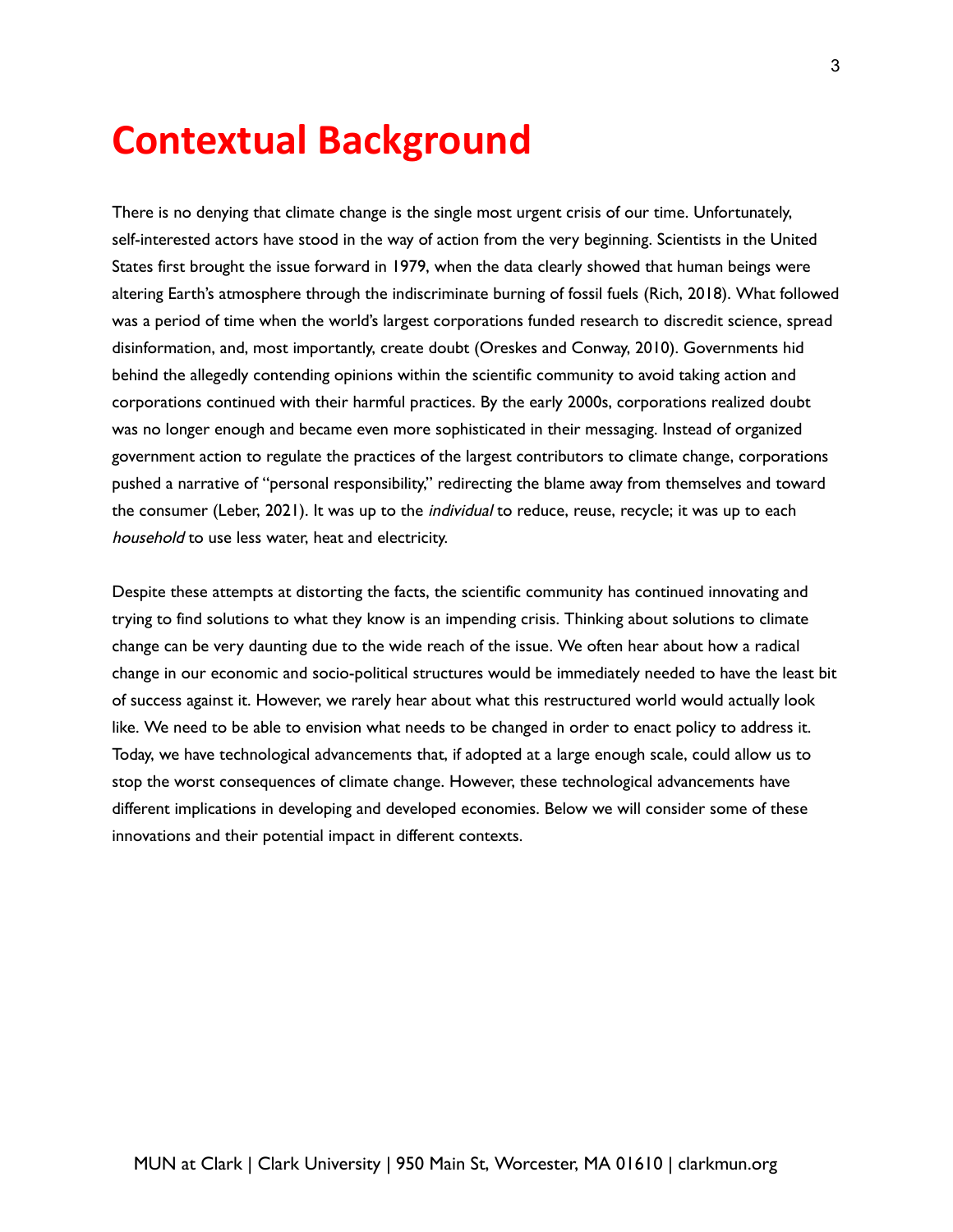## **Current Situation**

#### Transportation

The efficient transportation of goods and people is one of the most important aspects of any economy and is closely tied to economic development. The economic growth of developed countries in the 19th and 20th centuries was strongly linked to investments in roads, railways, etc. However, these developments in transportation relied heavily on fossil fuels, particularly oil and coal. Today, this is the sector with the "highest reliance on fossil fuels of any sector and accounts for 37% of CO2 emissions from end users" (IEA, 2020). Thanks to innovation, we have alternatives that can help reduce this reliance on fossil fuels. One of the most popular ones is electric cars. Governments around the world "are promoting electric vehicles as a key technology to curb oil use and fight climate change" (Tabuchi and Plumer, 2021).

While it is true that the transition from gas to electric cars is one of the most effective ways to curb carbon emissions at the individual level, it is important to keep the issue of accessibility in mind. The price difference between fossil fuel reliant cars and electric cars remains a barrier for most people around the world. This is particularly true in the developing world. As the population grows, so does the demand for means of transportation which makes it appealing to follow the environmentally damaging paths taken by developed nations (Sperling and Salon, 2002). Similar considerations need to be made when considering investments in sustainable public transportation initiatives. All policies that encourage the transition to electric vehicles should keep in mind purchasing power disparities and envision ways in which they can be made accessible in an equitable way.

Another aspect to consider is aviation, particularly commercial planes. While road transport accounts for the majority of emissions in the transport sector, aviation still plays a substantial role in global carbon emissions. An interesting innovation in this area are hydrogen planes. These would be able to fly as fast as traditional planes but emit only water thus allowing the industry to continue without much disruption but effectively getting rid of its contribution to carbon emissions (O'Callaghan, 2020). It is estimated that these planes will only enter the market in 2035 (FCH, 2020), but incentives from governments and international organizations might be able to accelerate this process.

#### Questions to Consider:

1. How can the international community guarantee equitable access to electric vehicle technology around the world? What role do developed countries play in assisting developing ones in the transition away from fossil fuel dependent cars to electric cars?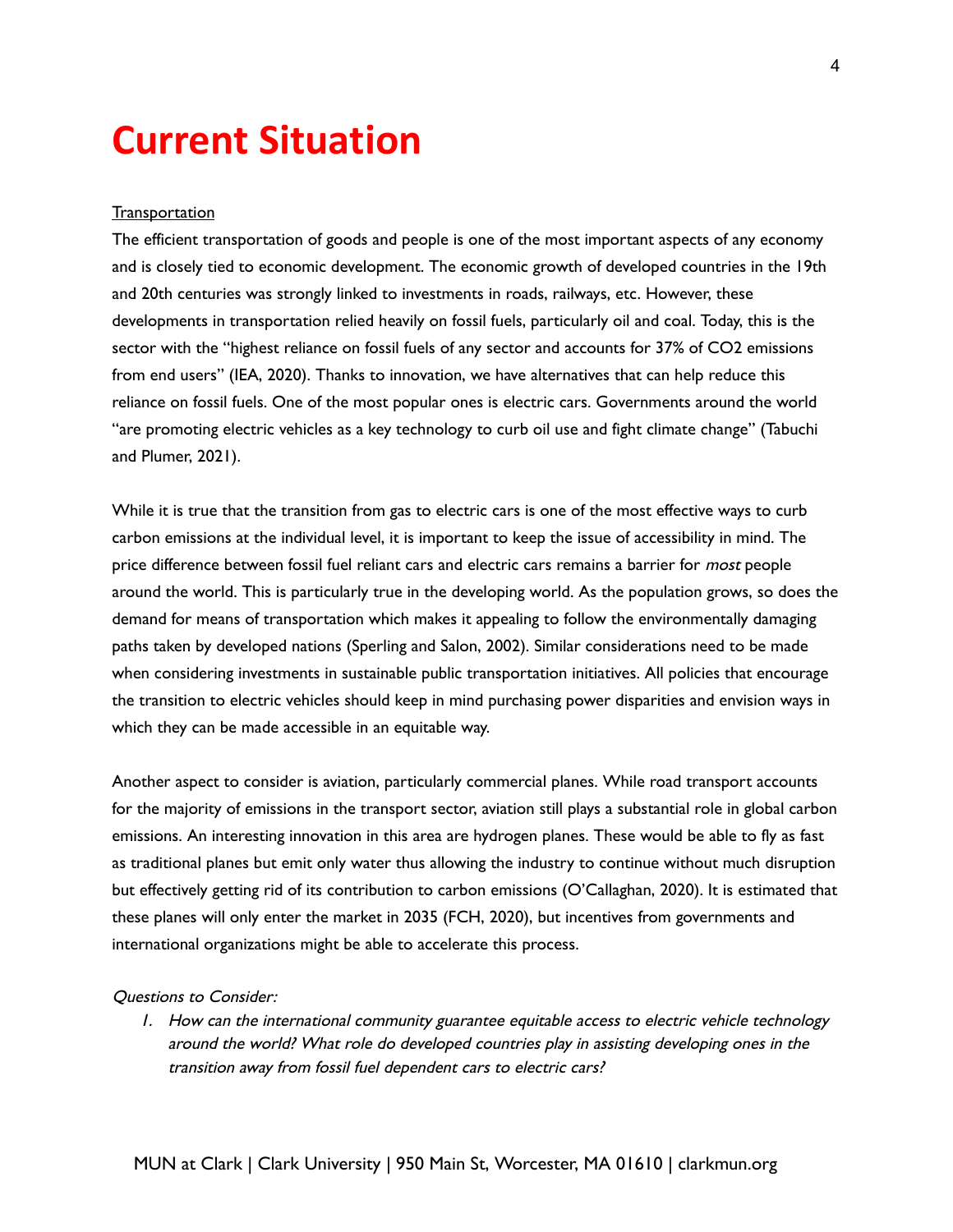- 2. How can the international community prioritize investments in sustainable means of public transportation? What role do developed countries play in assisting developing ones in these?
- 3. How can the international community encourage the development and implementation of hydrogen plane technology by the private sector?
- 4. What special considerations should the international community make about freight transport?
- 5. How can the international community encourage the research, development, and innovation of other technologies in the transport sector?

#### Food and Agriculture

The food and agriculture sector is deeply vulnerable to the changing climate. Ironically, global food production contributes to 17 billion metric tons of carbon emissions every year with animal-based foods contributing to 57% of these emissions (Thompson, 2021). Of that percentage, 25% was produced by the beef industry followed closely by cow-milk and pork (idem). The carbon emissions associated with the meat industry have driven an increase in people following vegetarian diets around the world. However, the expectation should not be placed on the consumer to stop consuming meat altogether, but rather on the meat industry to develop more sustainable practices. In addition, further research in the feasibility of lab grown meat as an alternative is crucial. Lab grown meat is real meat grown in a laboratory setting derived from a single cell and is an area of research that has been gathering lots of attention in recent years (Rogers 2022). As it is not dependent on livestock, this alternative is both green and humane and has been gaining traction in Singapore (Lucas 2020), Israel (Lavars 2021), and the Netherlands (Baker 2021).

Plant-based food, on the other hand, contributes 29% of total emissions associated with global food production (Thompson, 2021). These contributions are mainly related to farmland management and the deforestation associated with it. More research needs to go into sustainable methods of agriculture and land management as well as how to curb world hunger while reducing waste as much as possible. Initiatives such as the World Bank's Climate-Smart Agriculture program are already making a difference in countries such as Bangladesh, China, Philippines, Uruguay, Brazil, Colombia, Mexico, Morocco, North Macedonia, Uzbekistan, among others (World Bank, 2021) but much more is needed. Like in the transport sector, we see a divide between the developed and developing world, where the temptation to adopt environmentally damaging practices in the name of curbing poverty and hunger is almost too big to pass. Macro-level economic disparities have to be taken into account when coming up with policies to tackle the contributions to climate change on the food and agriculture sector.

#### Questions to Consider

- 1. How can the international community encourage public-private sector cooperation to research, innovate, and develop technological advancements in the food and agriculture sector?
- 2. How can we increase accessibility to environmentally friendly foods equitably around the world?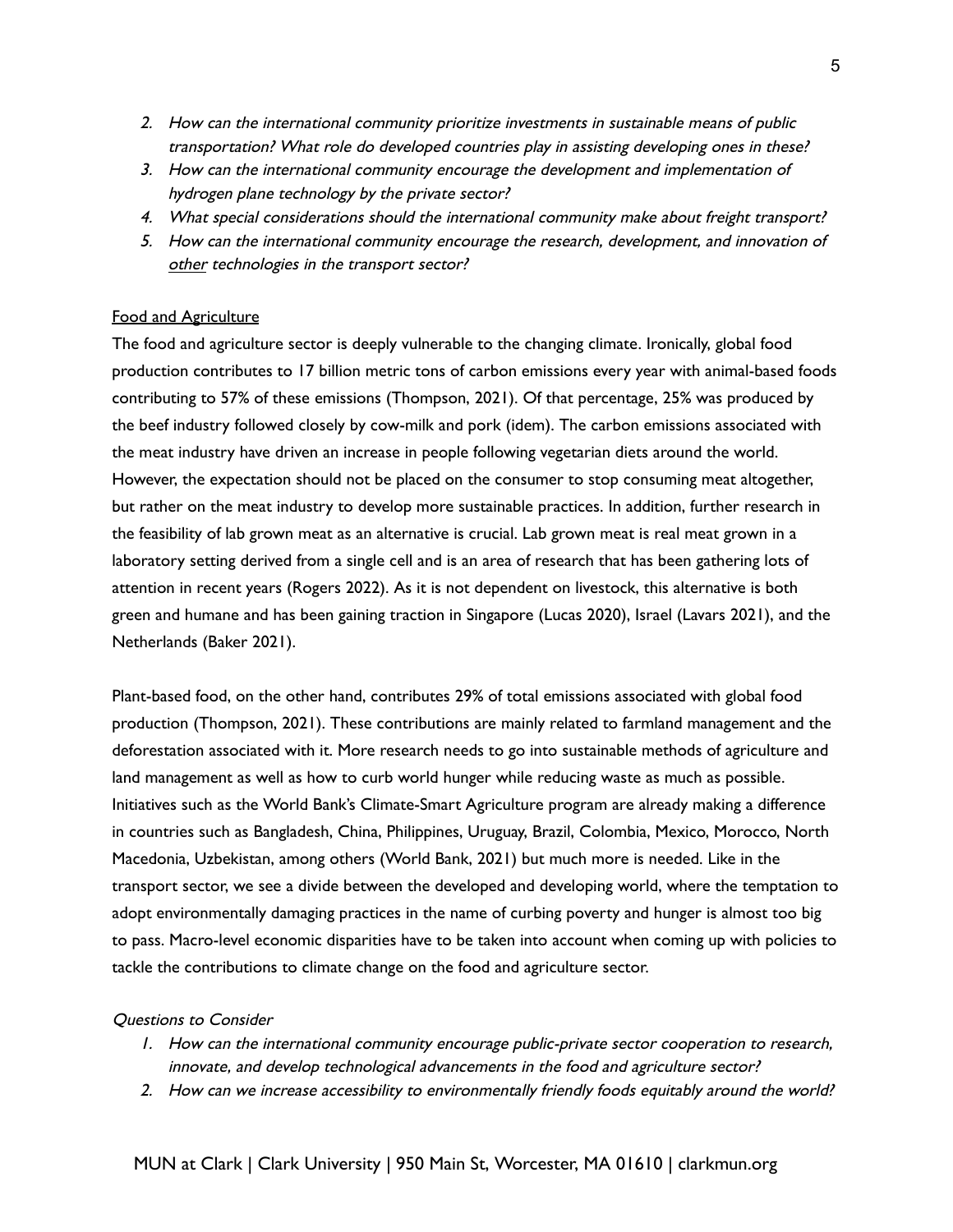- 3. How can the international community balance the urgency to combat climate change with the need to curb/end poverty and hunger around the world?
- 4. How can the international community encourage the adoption of climate-smart agricultural practices?
- 5. How can the international community encourage the stop of deforestation caused by the agricultural sector around the world?

#### Energy

In order to limit the catastrophic impacts of climate change, the world must reduce its energy dependence on fossil fuels (New York Times 2020). In recent years, the renewable energy sector has seen tremendous growth around the world. In 2020, renewables (i.e. wind, solar, hydropower) made up 29% of electricity generation globally (Center for Climate and Energy Solutions 2020). However, due to the nature of these sources of energy, they are not as reliable as they would need to be in order for the world to be fully dependent on them. Take solar for example: the sun is up only for a portion of the day and the peaks of solar power generation do not match with the peaks of energy consumption (early morning and evening, before and after work hours). Thanks to batteries this energy (and that generated by other renewable sources) can be stored and saved for later use. However, the mining of lithium necessary for the production of batteries is not only an environmental hazard but also a non-renewable resource. To fill this gap, and assist in the transition away from fossil fuels, we have nuclear energy.

Nuclear energy is a low-carbon energy source that can supply the world with clean, reliable, and affordable electricity (World Nuclear Association 2020, Office of Nuclear Energy 2021). The conversation about nuclear energy is a controversial one due to concerns about safety. This narrative has been fueled by the natural gas industry, which understands the nuclear energy sector is its largest competitor (Conca 2017). In terms of safety, nuclear energy is responsible for only 90 deaths/trillionkWhr around the world as compared to coal with 100,000 deaths/trillionkWhr, oil with 36,000 deaths/trillionkWhr, and natural gas with 4,000 deaths/trillionkWhr (Conca 2012). In order to be able to provide energy through nuclear sources, technological advancements are needed, particularly when it comes to the development of modular nuclear reactors. Research on fusion has evolved quite significantly in the past year making the prospect of an energy revolution much more likely (Chandler 2021). However, more research and innovation is needed in order to commercialize this energy source.

#### Questions to Consider

- 1. How can the international community challenge the misconceptions about nuclear energy?
- 2. How can the international community find <sup>a</sup> balance between the adoption of renewables, nuclear energy, and fusion?
- 3. How can public-private partnerships maximize the development of technology needed to transition away from fossil fuels?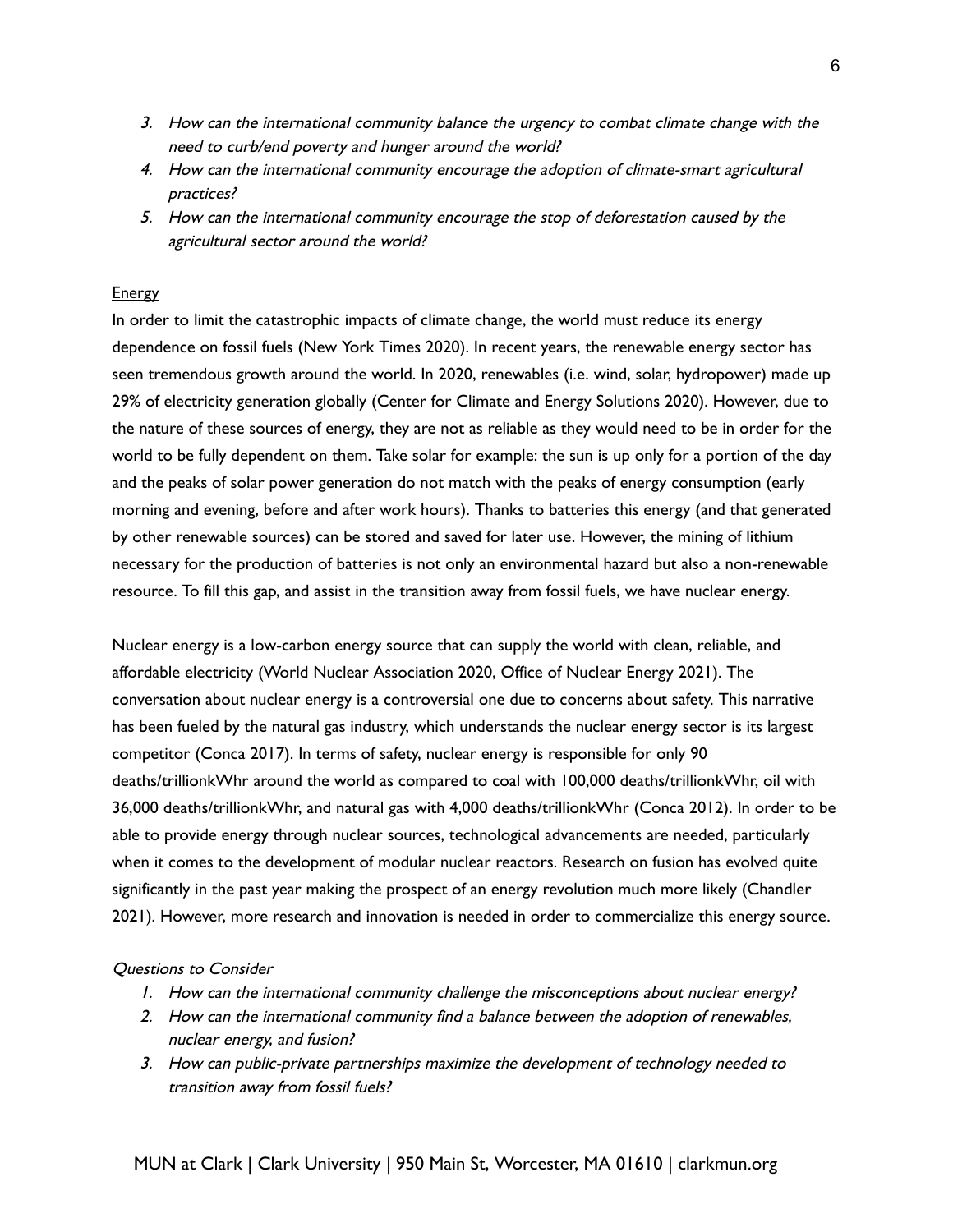4. How can the international community ensure equitable access to alternative sources of energy around the world?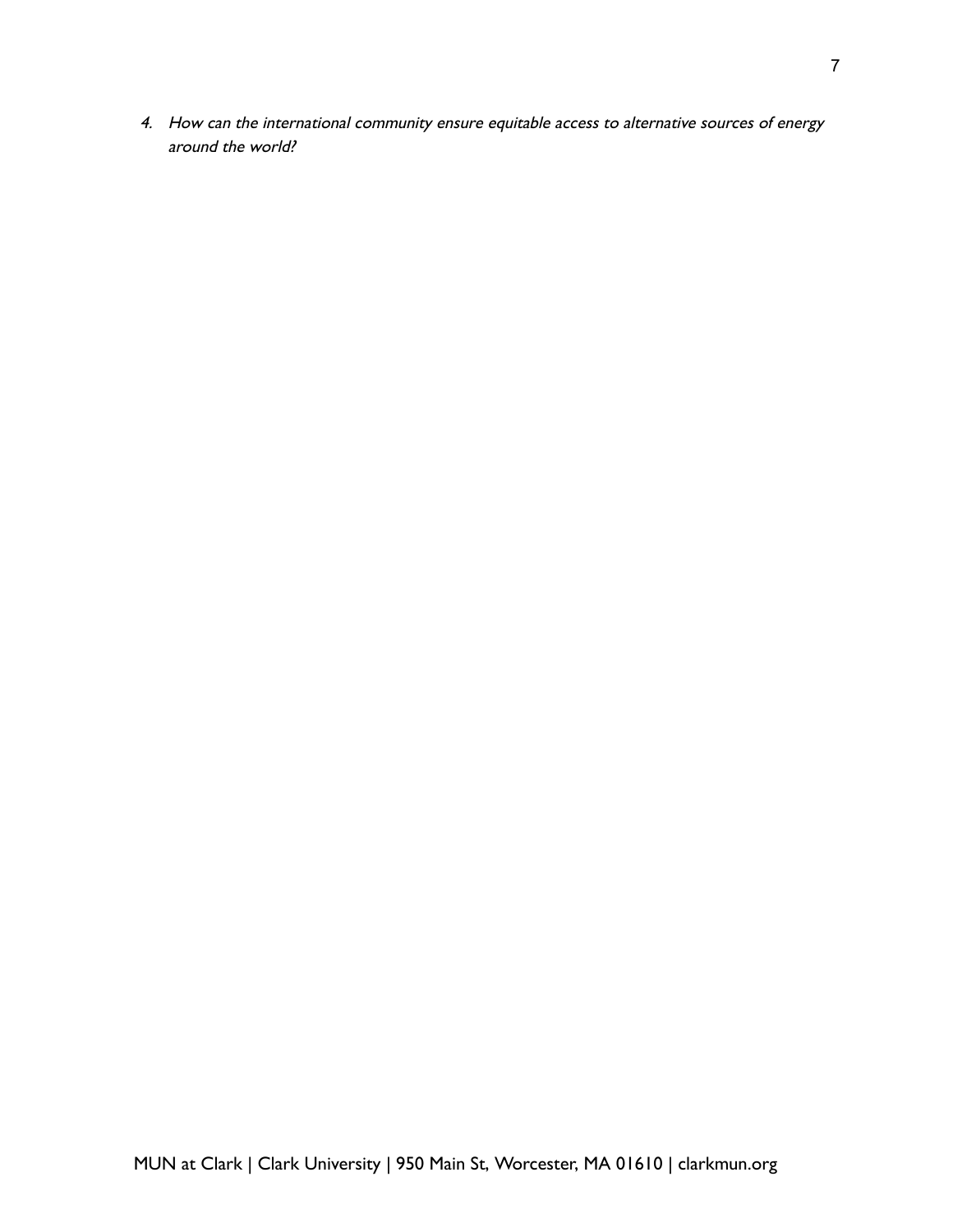# **Committee Composition**

#### CANZUK, East Asia, Europe, and the United States

Developed nations such as those in CANZUK, East Asia (with the exception of China), Europe and the United States will have the technology and the funds to make research, development, and innovation happen. Countries in this block will be hesitant to agree to provide subsidies to the developing world as this would require them to admit responsibility for the damage they've done to the planet. Countries with more progressive policies such as Canada, New Zealand, Denmark, Sweden, etc might be more open to discussing subsidies to developing nations than more centrist countries such as the United Kingdom and the United States. The interests of the private sector, particularly those of large transnational corporations and the oil industry will certainly influence the policies this block is willing to endorse. This block will also be less likely to endorse policies pertaining to climate migration.

#### Africa, Latin America, South Asia, and SouthEast Asia

Developing nations such as those in Africa, Latin America, South Asia, and SouthEast Asia lack the technology and the funds to make research, development, and innovation available. They are the group of countries most impacted by the unequal effects of climate change and are struggling to grow their economies even without the additional burden of sustainability considerations. These countries will be interested in policies that provide them with subsidies to implement climate friendly infrastructure and practices. They will also be interested in policies related to climate migration and asylum.

#### Middle East, Russia, China, and Central Asia

This block of countries falls somewhat in between of the previous two with the important consideration of being large oil producers. As such, this block will be hesitant to enact policies to curb reliance on fossil fuels and or the development of any technology that might replace it effectively. However, most of these are also developing economies that would require large subsidies in order to transition to more sustainable practices and infrastructure.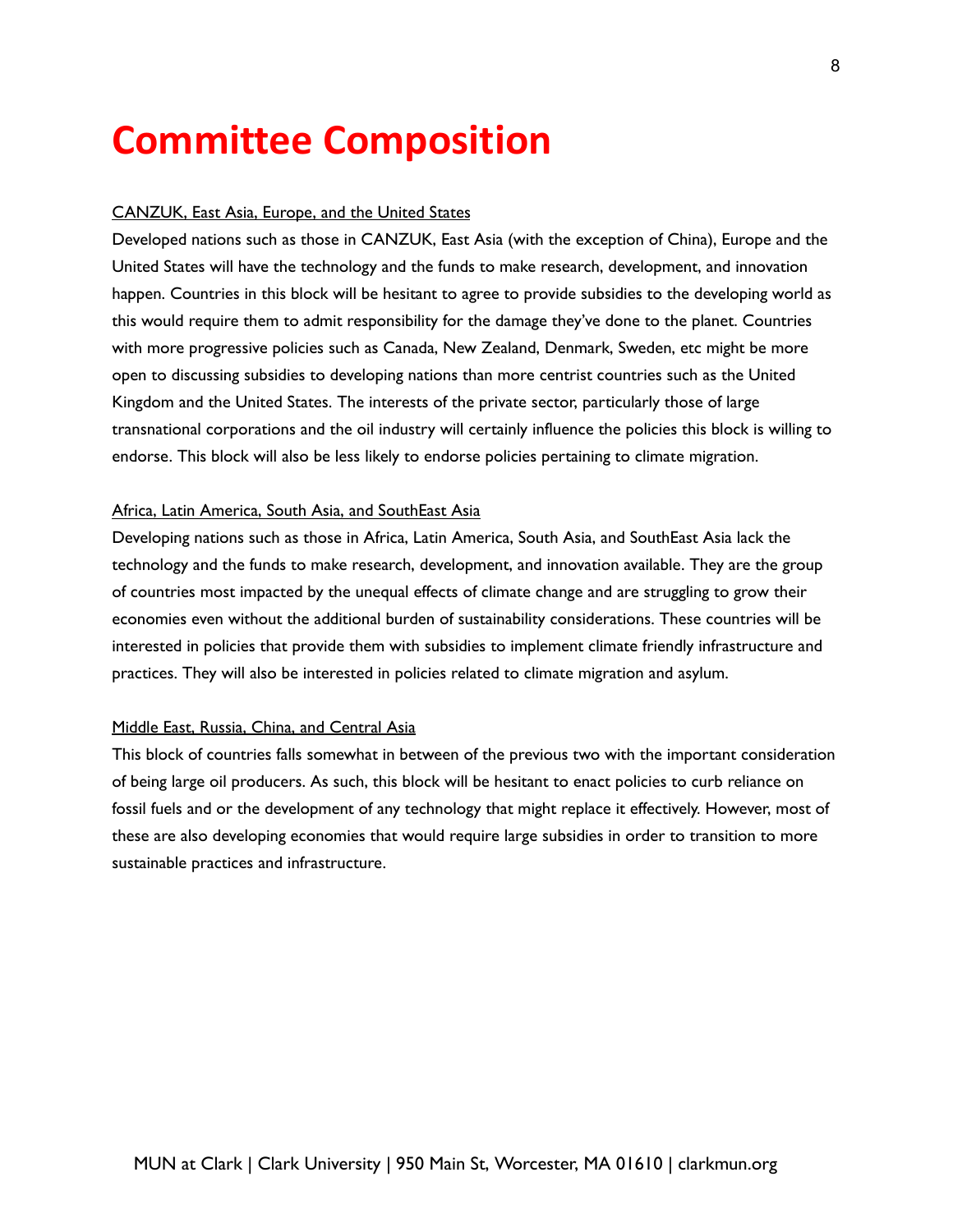# **References**

- *●* Oreskes, N., and Conway, E. (2010). Merchants of Doubt. Bloomsbury Press.
- Leber, R. (2021). *ExxonMobil wants you to feel responsible for climate change so it doesn't have* to. <https://www.vox.com/22429551/climate-change-crisis-exxonmobil-harvard-study>
- Rich, N. (2018). Losing Earth: The Decade We Almost Stopped Climate Change. <https://www.nytimes.com/interactive/2018/08/01/magazine/climate-change-losing-earth.html>
- Tabuchi, H., and Plumer, B. (2021). How Green are Electric Vehicles? <https://www.nytimes.com/2021/03/02/climate/electric-vehicles-environment.html>
- Sperling, D., and Salon, D. (2002). Transportation in Developing Countries: An Overview of Greenhouse Gas Reduction Strategies. [https://www.c2es.org/document/transportation-in-developing-countries-an-overview-of-greenho](https://www.c2es.org/document/transportation-in-developing-countries-an-overview-of-greenhouse-gas-reduction-strategies/) [use-gas-reduction-strategies/](https://www.c2es.org/document/transportation-in-developing-countries-an-overview-of-greenhouse-gas-reduction-strategies/)
- IEA. (2020). Transport: Improving the Sustainability of passenger and freight transport. <https://www.iea.org/topics/transport>
- O'Callaghan, J. (2020). Quiet and green: Why hydrogen planes could be the future of aviation. [https://ec.europa.eu/research-and-innovation/en/horizon-magazine/quiet-and-green-why-hydroge](https://ec.europa.eu/research-and-innovation/en/horizon-magazine/quiet-and-green-why-hydrogen-planes-could-be-future-aviation) [n-planes-could-be-future-aviation](https://ec.europa.eu/research-and-innovation/en/horizon-magazine/quiet-and-green-why-hydrogen-planes-could-be-future-aviation)
- FCH. (2020). Hydrogen Powered Aviation. <https://www.fch.europa.eu/publications/hydrogen-powered-aviation>
- World Bank. (2021). Climate-Smart Agriculture. <https://www.worldbank.org/en/topic/climate-smart-agriculture>
- Thompson, A. (2021). Here's How Much Food Contributes to Climate Change. [https://www.scientificamerican.com/article/heres-how-much-food-contributes-to-climate-change/](https://www.scientificamerican.com/article/heres-how-much-food-contributes-to-climate-change/#:~:text=Soil%20tillage%2C%20crop%20and%20livestock,on%20Monday%20in%20Nature%20Food) [#:~:text=Soil%20tillage%2C%20crop%20and%20livestock,on%20Monday%20in%20Nature%20Fo](https://www.scientificamerican.com/article/heres-how-much-food-contributes-to-climate-change/#:~:text=Soil%20tillage%2C%20crop%20and%20livestock,on%20Monday%20in%20Nature%20Food) [od.](https://www.scientificamerican.com/article/heres-how-much-food-contributes-to-climate-change/#:~:text=Soil%20tillage%2C%20crop%20and%20livestock,on%20Monday%20in%20Nature%20Food)
- Rogers, K. (2022). *Lab-grown meat could make strides in 2022 as start-ups push for U.S.* approval.

```
https://www.cnbc.com/2022/01/23/lab-grown-meat-start-ups-hope-to-make-strides-in-2022.html
```
- Baker, A. (2021). The Cow That Could Feed the Planet. <https://time.com/6109450/sustainable-lab-grown-mosa-meat/>
- Lavars, N. (2021). World's first lab-grown-meat factory opens in Israel. <https://newatlas.com/science/worlds-first-industrial-lab-grown-meat-facility-israel/>
- Lucas, A. (2021). Singapore issues first regulatory approval for lab-grown meat to Eat Just. [https://www.cnbc.com/2020/12/01/singapore-issues-first-regulatory-approval-for-lab-grown-meat](https://www.cnbc.com/2020/12/01/singapore-issues-first-regulatory-approval-for-lab-grown-meat-to-eat-just.html)[to-eat-just.html](https://www.cnbc.com/2020/12/01/singapore-issues-first-regulatory-approval-for-lab-grown-meat-to-eat-just.html)